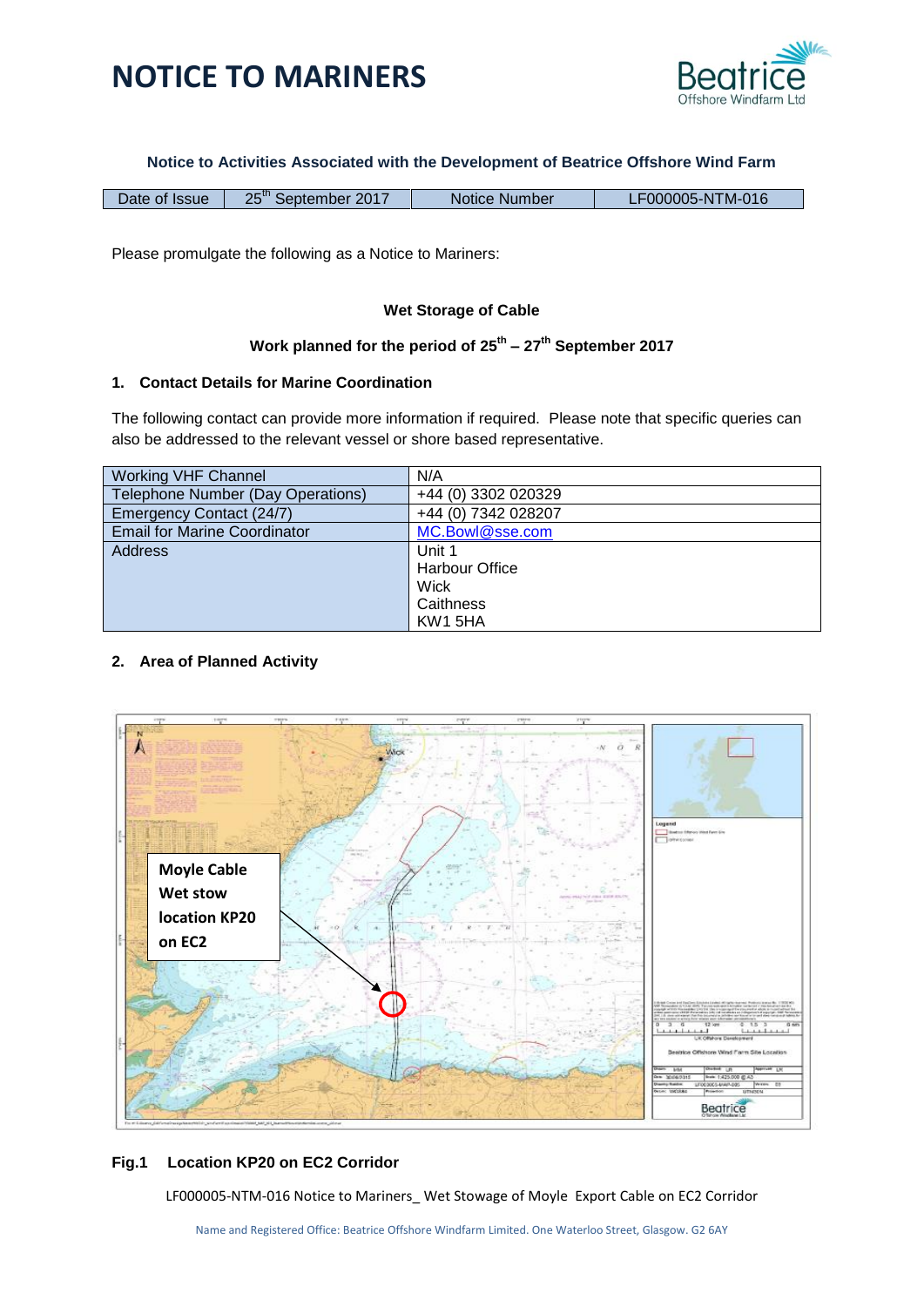# **NOTICE TO MARINERS**



| <b>Cable Wet stow Location</b> | Latitude WGS84 | <b>Longitude WGS84</b> |
|--------------------------------|----------------|------------------------|
| KP 20 on EC2                   | 57° 50.910'N   | 003°02.100'W           |

# **3. Activity Description**

On behalf of Nexans Norway AS, the cable laying vessel Skagerrak will be on location at KP20 on the EC2 corridor to perform the lay down and wet storage of approximately 1 km of cable (from the Moyle Project). This duration of this work will be approximately 12 hours and will take place between Monday 25<sup>th</sup> and Wednesday 27<sup>th</sup> September.

The guard vessel Artemis INS564 will be used to cover the spare cable area from start of lay-down until pick –up following completion of EC1.1 laying activities.

## **4. Vessels Associated with the Activity**

The vessels that are involved with the described operation are the Skagerrak and the guard vessel Artemis INS564

| <b>Skagerrak</b>                                     |                                                                                                                   |
|------------------------------------------------------|-------------------------------------------------------------------------------------------------------------------|
| <b>General Description and</b><br><b>Dimensions:</b> | Cable Layer L:99.75m / B:35.41m                                                                                   |
| <b>Call Sign:</b>                                    | <b>LCEK</b>                                                                                                       |
| <b>MMSI:</b>                                         | 257253000                                                                                                         |
| <b>Onshore Representative:</b>                       | Øyvind Haug<br><b>BEATRICE Installation Engineering Manager</b><br>Mob: +47 916 27 674<br>Office: +47 22 88 65 09 |
|                                                      |                                                                                                                   |

| Artemis / INS 564                                    |                                                                                                                   |  |
|------------------------------------------------------|-------------------------------------------------------------------------------------------------------------------|--|
| <b>General Description and</b><br><b>Dimensions:</b> | Guard Vessel, L:28 m / B: 8 m                                                                                     |  |
| <b>Call Sign:</b>                                    | MVIX5                                                                                                             |  |
| <b>MMSI:</b>                                         | 233975000                                                                                                         |  |
| <b>Onshore Representative:</b>                       | Øyvind Haug<br><b>BEATRICE Installation Engineering Manager</b><br>Mob: +47 916 27 674<br>Office: +47 22 88 65 09 |  |

LF000005-NTM-016 Notice to Mariners\_ Wet Stowage of Moyle Export Cable on EC2 Corridor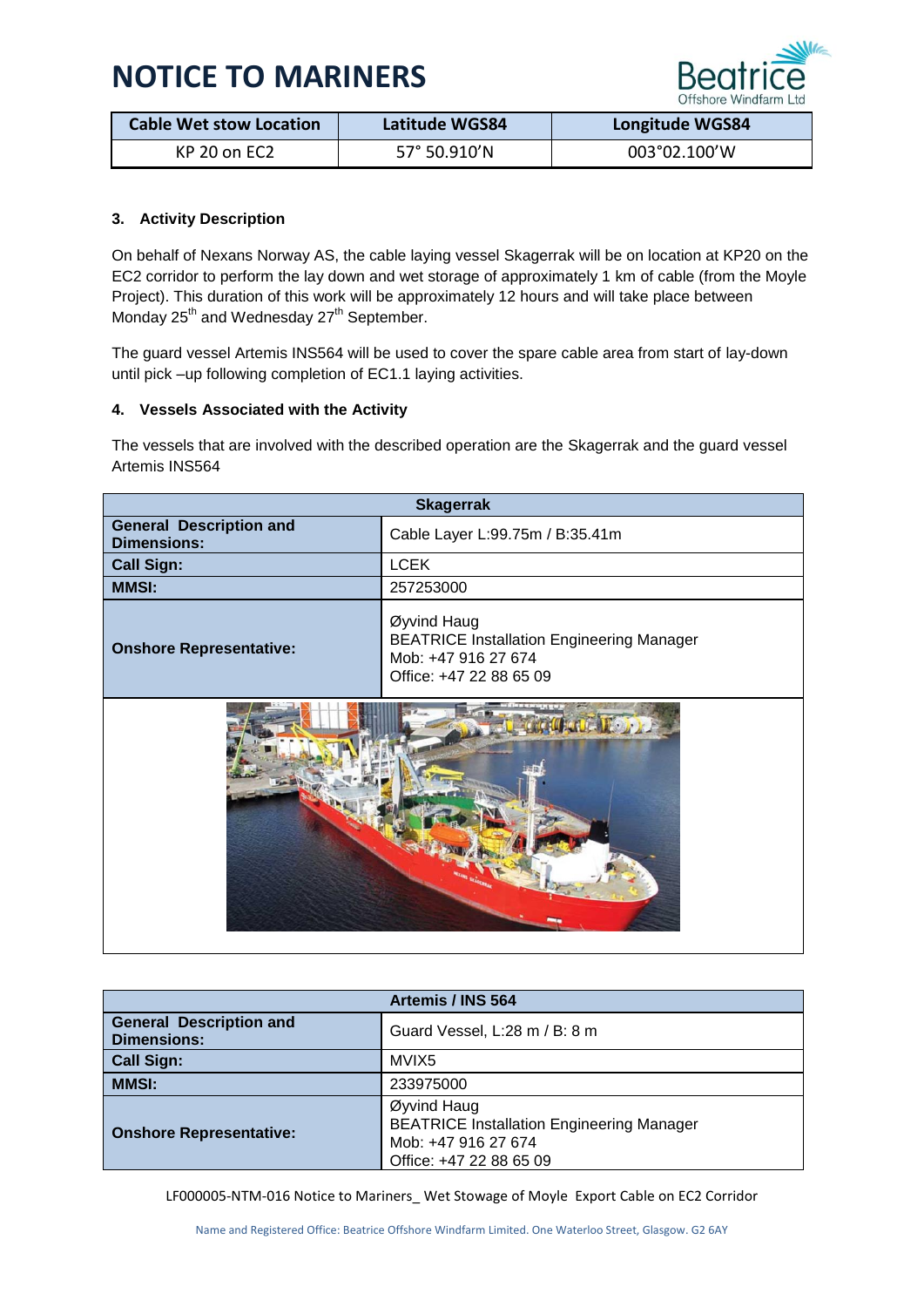# **NOTICE TO MARINERS**





#### **5. General Safety Advice**

All vessels engaged in the construction activity will exhibit appropriate lights and shapes prescribed by the International Regulations for Preventing Collisions at Sea; relative to their operations. All vessels engaged in the activity will also transmit an Automatic Identification System (AIS) message.

Use of Safety Zones within the Beatrice Offshore Windfarm Construction Area:

The Secretary of State for Business, Energy and Industrial Strategy (BEIS) has approved the use of safety zones under the Energy Act 2004 for the installation of wind turbines and offshore transformer module foundations/substructures within the Beatrice Offshore Windfarm. The approval was granted on the 17th March 2017.

The Secretary of State has declared Safety Zones under the following terms: During Construction

• 500 metres radius around each wind turbine, offshore transformer module and/or their substructures and foundations comprising the Beatrice Offshore Wind Farm whilst work is being performed as indicated by the presence of construction vessels.

It is noted that the 500 metre safety zones will roll with the installation activity with no more than two construction vessels working at any one time. Vessels are advised that anchors associated with the construction vessels may extend outside of the 500 metre safety zone.

• A 50 metres radius around each wind turbine, offshore transformer module and / or their substructure and foundations installed but waiting to be commissioned as part of the Beatrice Offshore Wind Farm.

• Positions of foundations installed will be promulgated within the Weekly Notice of Operations. Only vessels associated with the Beatrice Offshore Wind Farm construction may enter statutory Safety Zones with prior permission.

The duty Guard Vessels and Marine Coordination centre will be responsible for monitoring and policing the Safety Zones; and can be contacted directly for advice.

Further information on the application of Safety Zones can be obtained from the Marine Coordinator. Users are advised to keep clear of construction activities, including Safety Zones, within the Beatrice Offshore Windfarm construction area in line with Marine Guidance Note 372.

**ALL VESSELS ARE REQUESTED** to give all construction and support vessels a wide berth.

LF000005-NTM-016 Notice to Mariners Wet Stowage of Moyle Export Cable on EC2 Corridor